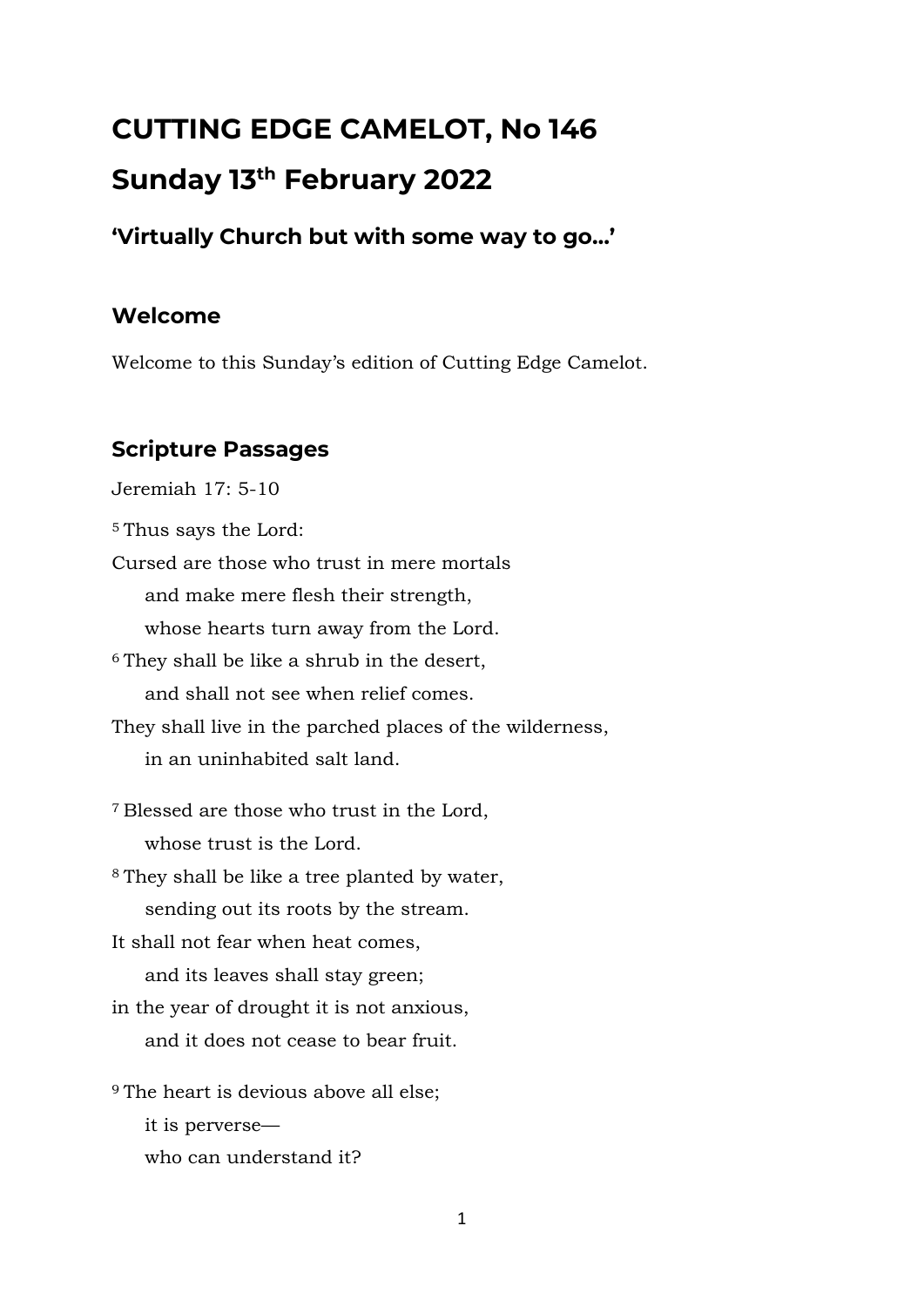<sup>10</sup> I the Lord test the mind and search the heart,

to give to all according to their ways, according to the fruit of their doings.

#### Luke 6: 17-26

<sup>17</sup> He came down with them and stood on a level place, with a great crowd of his disciples and a great multitude of people from all Judea, Jerusalem, and the coast of Tyre and Sidon. <sup>18</sup> They had come to hear him and to be healed of their diseases; and those who were troubled with unclean spirits were cured. <sup>19</sup> And all in the crowd were trying to touch him, for power came out from him and healed all of them.

<sup>20</sup> Then he looked up at his disciples and said:

"Blessed are you who are poor,

for yours is the kingdom of God.

<sup>21</sup> "Blessed are you who are hungry now,

for you will be filled.

"Blessed are you who weep now,

for you will laugh.

<sup>22</sup> "Blessed are you when people hate you, and when they exclude you, revile you, and defame you on account of the Son of Man. <sup>23</sup> Rejoice in that day and leap for joy, for surely your reward is great in heaven; for that is what their ancestors did to the prophets.

<sup>24</sup> "But woe to you who are rich,

for you have received your consolation.

<sup>25</sup> "Woe to you who are full now,

for you will be hungry.

"Woe to you who are laughing now,

for you will mourn and weep.

<sup>26</sup> "Woe to you when all speak well of you,

for that is what their ancestors did to the false prophets.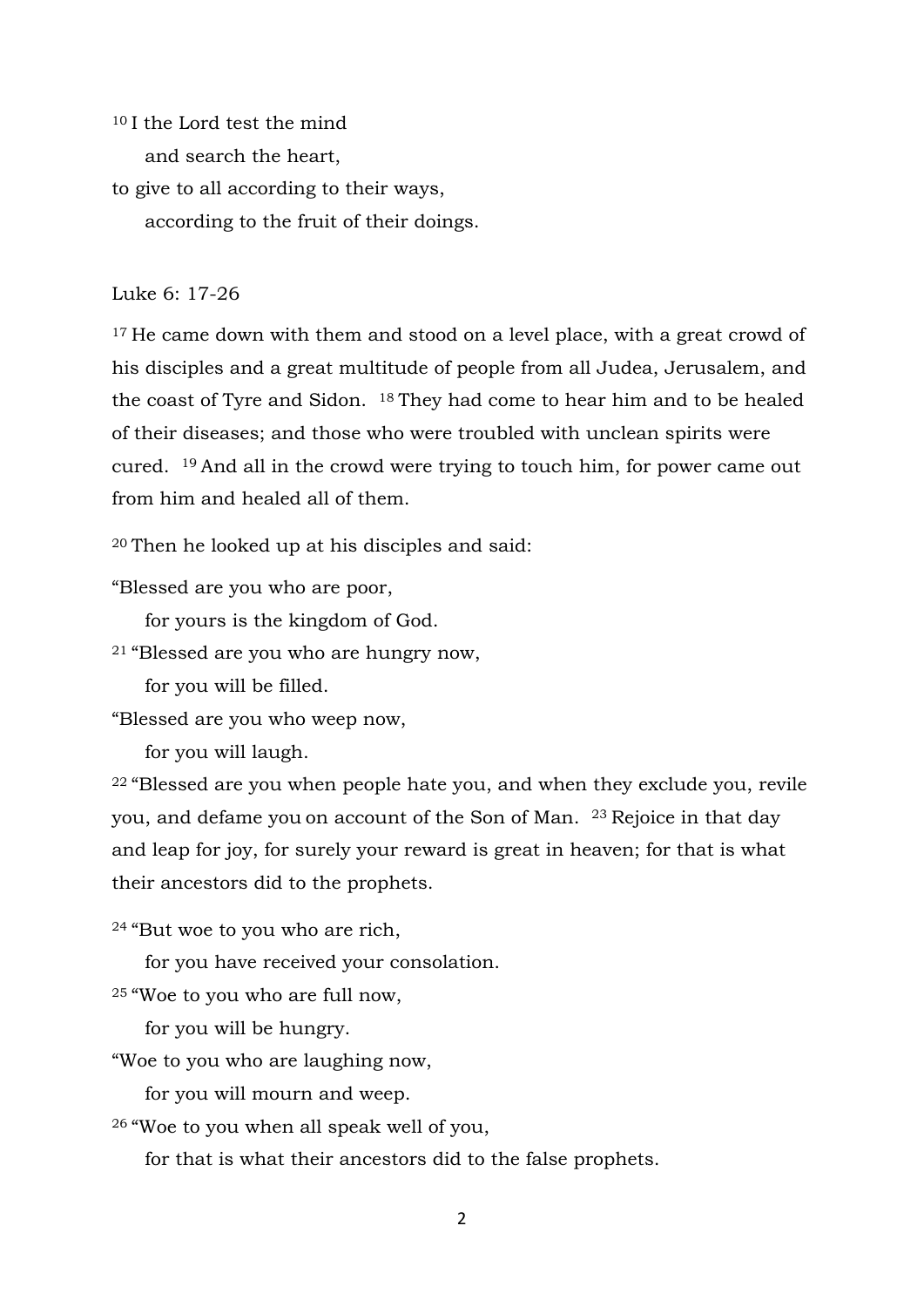### **Reflection**

I wonder how many of you have found yourselves in a situation where you have suddenly seen something from a completely different perspective? Sometimes, this kind of experience occurs when we hear someone share their thoughts or feelings about something, and we suddenly see things in a new light. Or it might come about when we see a familiar view from a different position; from the top of a hill or while coming from a different direction, for example.

This got me thinking about our Bible passage from Luke, which at first sight, *seems* to offer a bit of an upside-down way of thinking about things. Though as is often the way, it turns out that it is actually *us* who is seeing things upside-down, and Jesus who is seeing things the right-way-up.

In our passage from Luke, we need to pay careful attention to not only *what* Jesus is saying, but *who* he is saying it to. We are told that Jesus is surrounded by a crowd of his disciples as well as a great multitude of people, some of whom are from as far away as Tyre and Sidon – which are about 50 miles from the Sea of Galilee, where Jesus is. So those listening to Jesus are a mix; there are his disciples, who have already committed to follow him and who may have left livelihoods, homes and families. But a lot of other people are also there, who may have still had their doubts about Jesus. We are told that Jesus looks up at his *disciples* and speaks directly to *them*.

"Blessed are you who are poor,

for yours is the kingdom of God.

"Blessed are you who are hungry now,

for you will be filled.

"Blessed are you who weep now,

for you will laugh.

"Blessed are you when people hate you, and when they exclude you, revile you, and defame you on account of the Son of Man. Rejoice in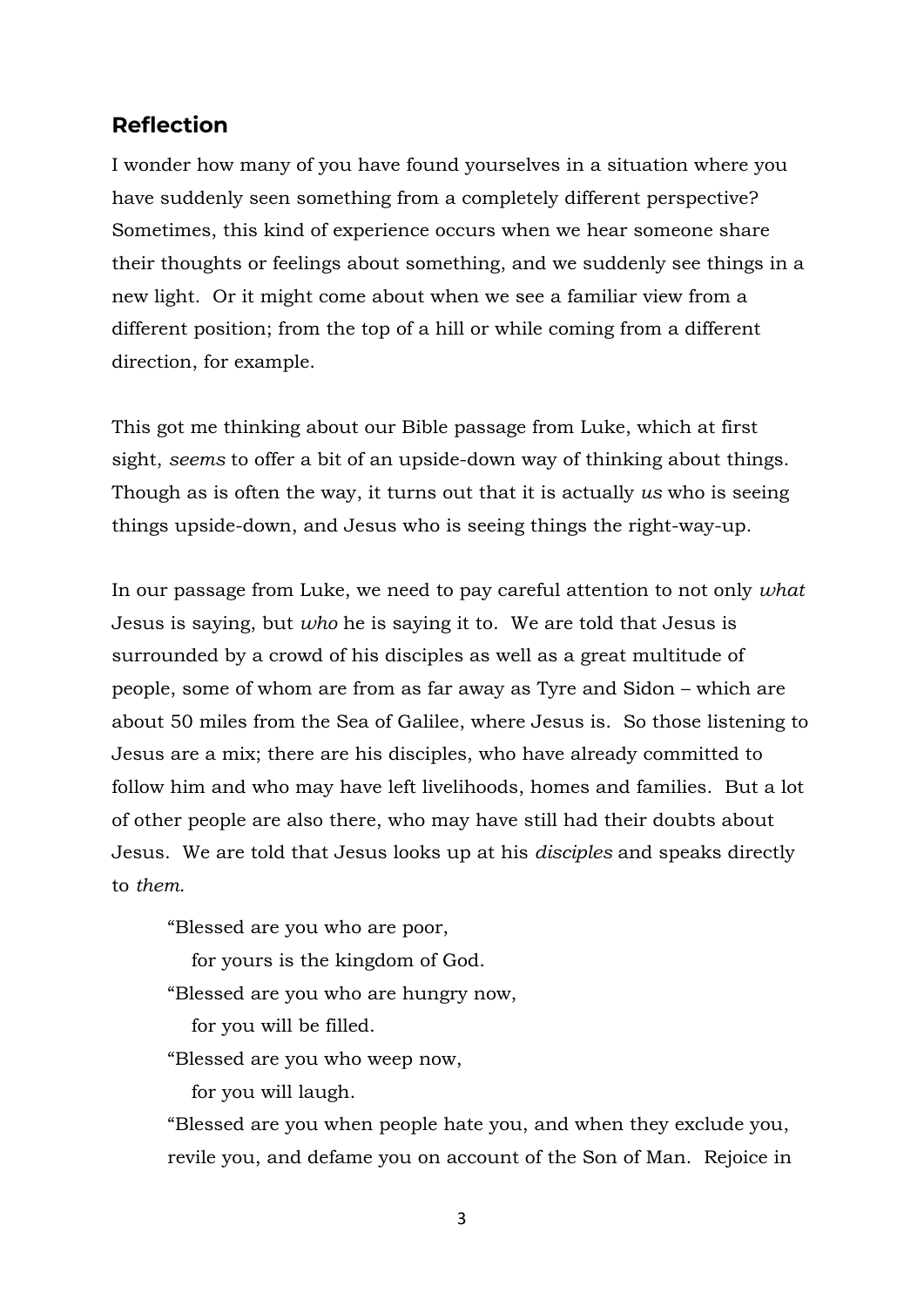that day and leap for joy, for surely your reward is great in heaven; for that is what their ancestors did to the prophets."

Jesus is not saying that being poor or hungry, or weeping, or being hated, excluded, reviled or defamed are good things in and of themselves. However, he is saying that those people who find themselves poor, hungry, weeping, hated, excluded, reviled or defamed as result of following **him** *are* blessed. They are blessed because they have realized that life is not about chasing after wealth, status or power, or filling your life with things that may offer momentary happiness or satisfaction, but are fleeting. People who pursue these things may well get them, but that is ultimately all they will get. As we hear in verse 24, "for you have received your consolation" or "your comfort in full". In other words, what you have now is all you'll ever get. Jesus calls 'blessed' those who have recognized this and have chosen instead to put their trust in him.

In our passage from Jeremiah, we also hear the use of the term 'blessed'. Verse seven says, 'Blessed are those who trust in the Lord, whose trust is the Lord'. Jeremiah is emphasizing the importance of trusting in the Lord by essentially repeating the same phrase in slightly different words: Blessed are those who trust *in* the Lord. Blessed are those whose trust *is* the Lord. But what does it mean to be blessed?

Some translations of this passage replace the word 'blessed' with 'happy'. So, 'happy are you who are poor'. Alternatively, we might say to be 'blessed' is to be 'content' or 'joyful' or 'favoured'. None of these are words we would generally associate with the state of being poor, hungry, weeping, hated, excluded, reviled or defamed. But this because this sense of being blessed is not based on our current circumstances – which can change in the blink of an eye – but based on our knowledge of the one in whom we put our trust. To trust in the Lord is to trust in the one who was willing to give up his life in order that we might live. The one who came not to be served, but to serve.

4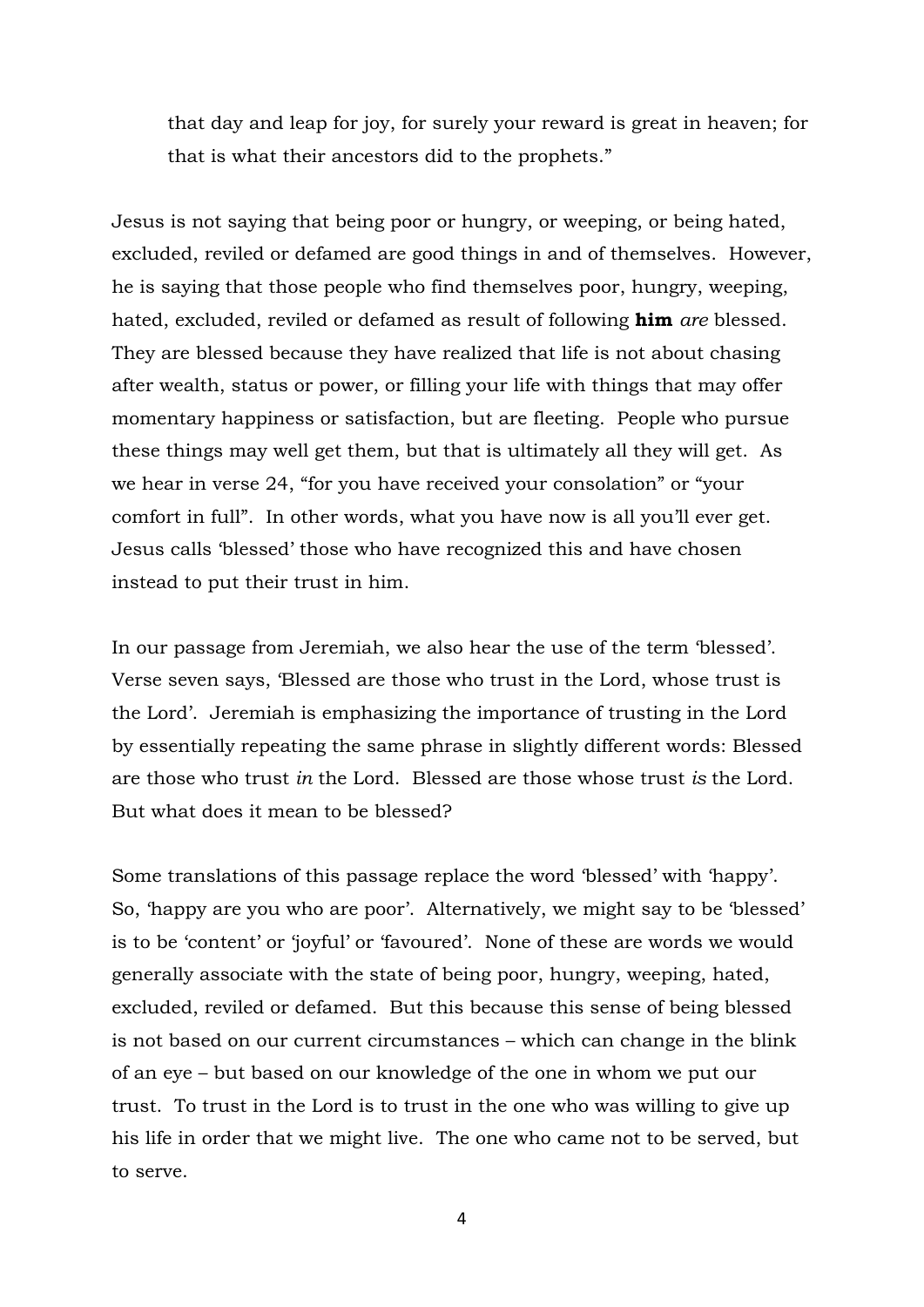We began by thinking about those times when we might have suddenly seen something from a completely different perspective; when things that had been upside-down were turned right-way-up. Jesus invites us to embrace a way of life that begins by putting our trust in Him; from a worldly perspective, this might look upside-down, but ultimately, putting our trust in Jesus leads us to see things the right-way-up. As we read in Jeremiah:

Blessed are those who trust in the Lord, whose trust is the Lord. They shall be like a tree planted by water, sending out its roots by the stream. It shall not fear when heat comes, and its leaves shall stay green; in the year of drought it is not anxious, and it does not cease to bear fruit.

*Anna*

#### **Points for Prayers**

- To place our trust in the Lord and to see things the right way up
- Resolution to tensions between Russia and the Ukraine
- Continued thanksgiving for the care, skill and courage of NHS workers and that they will not be overwhelmed by the demands on them in the winter period
- Those whom we know who are facing illnesses of all kinds and have recently been bereaved
- Impact of energy prices on poorest and most vulnerable
- Our curate Anna and her family as they prepare for their move to Cornwall
- Bishop Ruth and the rest of the Diocesan staff as they take on additional responsibility in this vacancy in See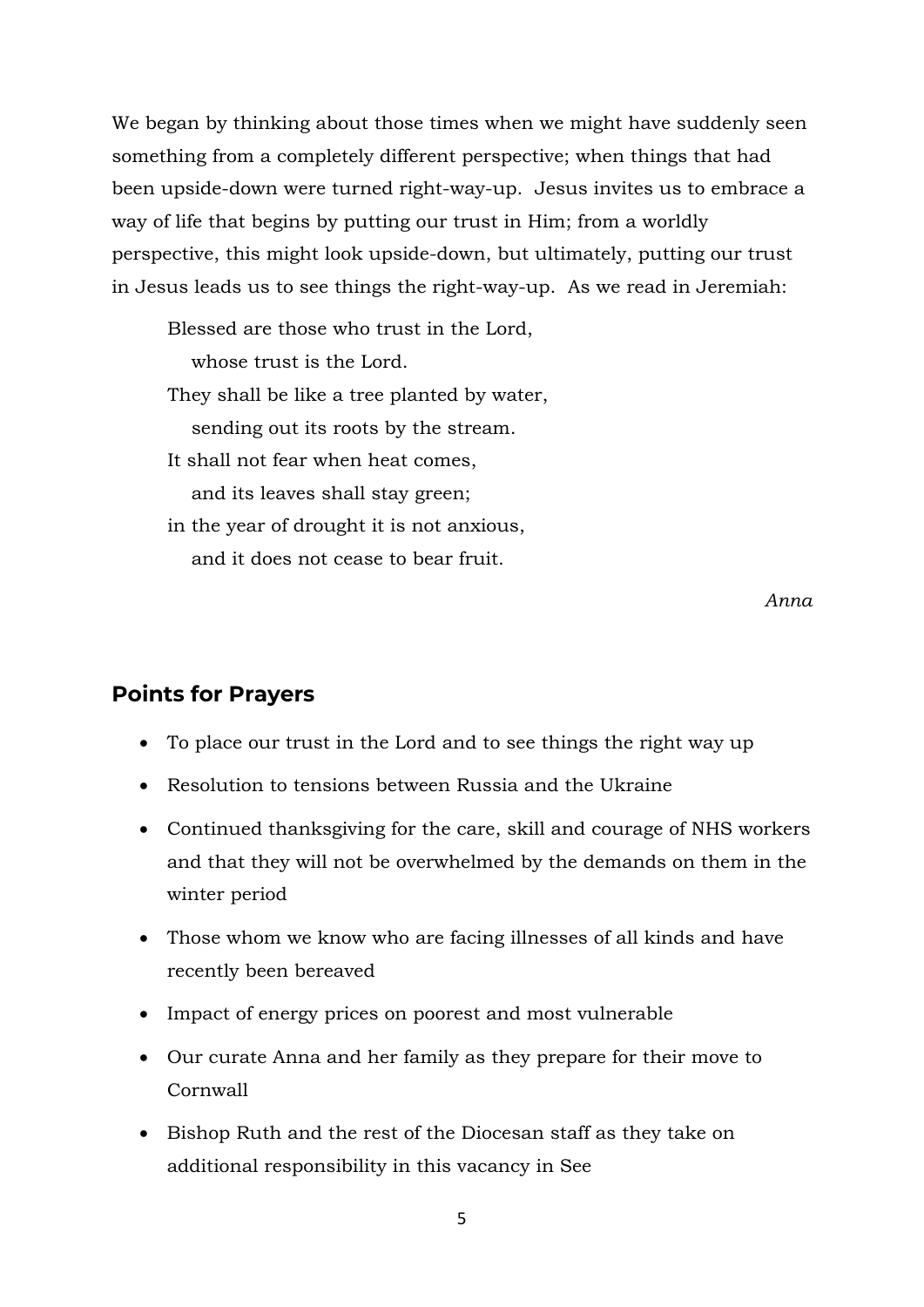- For the choice of a new Bishop, someone who shares God's heart for this Diocese
- For Elliscombe House in Higher Holton now reopened and for its first residents
- For North Cadbury Church School and other local schools
- Prayers and thanksgiving for contributions to the foodbanks and for those helping to take these to the foodbanks.

# **Hymn**

A well known hymn speaking of trust in Jesus is 'Trust and obey, for there's no other way.'

# **Services for February**

| Sunday 13th February             | 9.30 am Communion, Galhampton           |
|----------------------------------|-----------------------------------------|
| Sunday 13th February             | 9.30 am Communion, North Cheriton       |
| Sunday 13th February             | 9.30 am Matins, Blackford               |
| Sunday 13 <sup>th</sup> February | 11.00 am Sunday Worship, Holton         |
| Sunday 20 <sup>th</sup> February | 9.30 am Communion, Compton Pauncefoot   |
| Sunday 20 <sup>th</sup> February | 11.00 am Communion, Maperton            |
| Sunday 20 <sup>th</sup> February | 11.00 am Sunday Worship, North Cadbury  |
| Sunday 20 <sup>th</sup> February | 4.00 pm Evensong, Yarlington            |
| Sunday 27th February             | 8.00 am Communion, Blackford            |
| Sunday 27th February             | 9.30 am Communion, South Cadbury        |
| Sunday 27th February             | 9.30 am Matins, Compton Pauncefoot      |
| Sunday 27th February             | 9.30 am Morning Worship, North Cheriton |
| Sunday 27th February             | 11.00 am Communion, North Cadbury       |